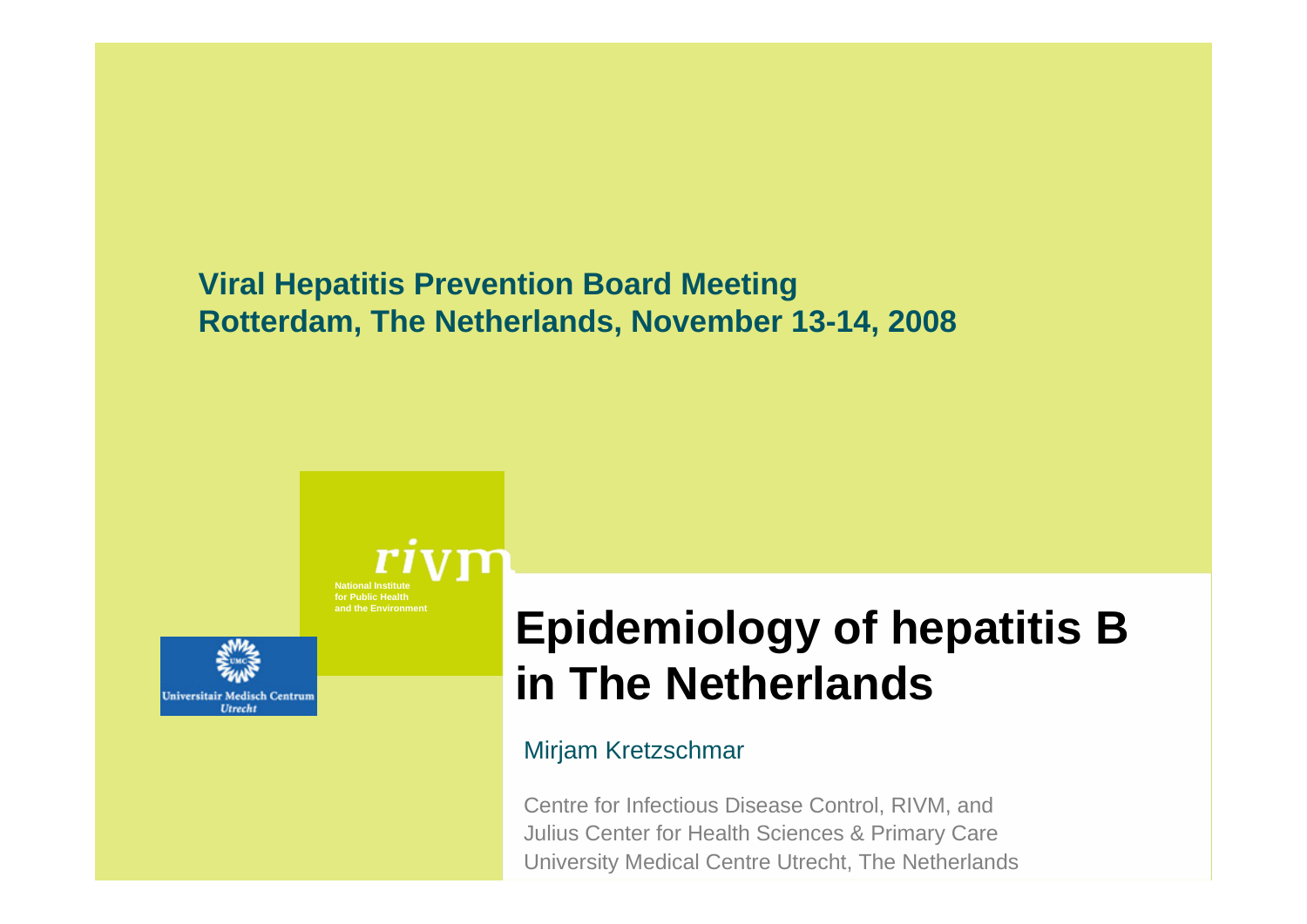# **Outline**

- Prevalence and incidence of notified cases by age and risk group
- Epidemiological studies
	- Seroprevalence studies
	- Modelling
	- Enhanced surveillance (BRON study)
	- Molecular epidemiology
- International dimensions
	- NL low endemic country, no universal vaccination
- Conclusions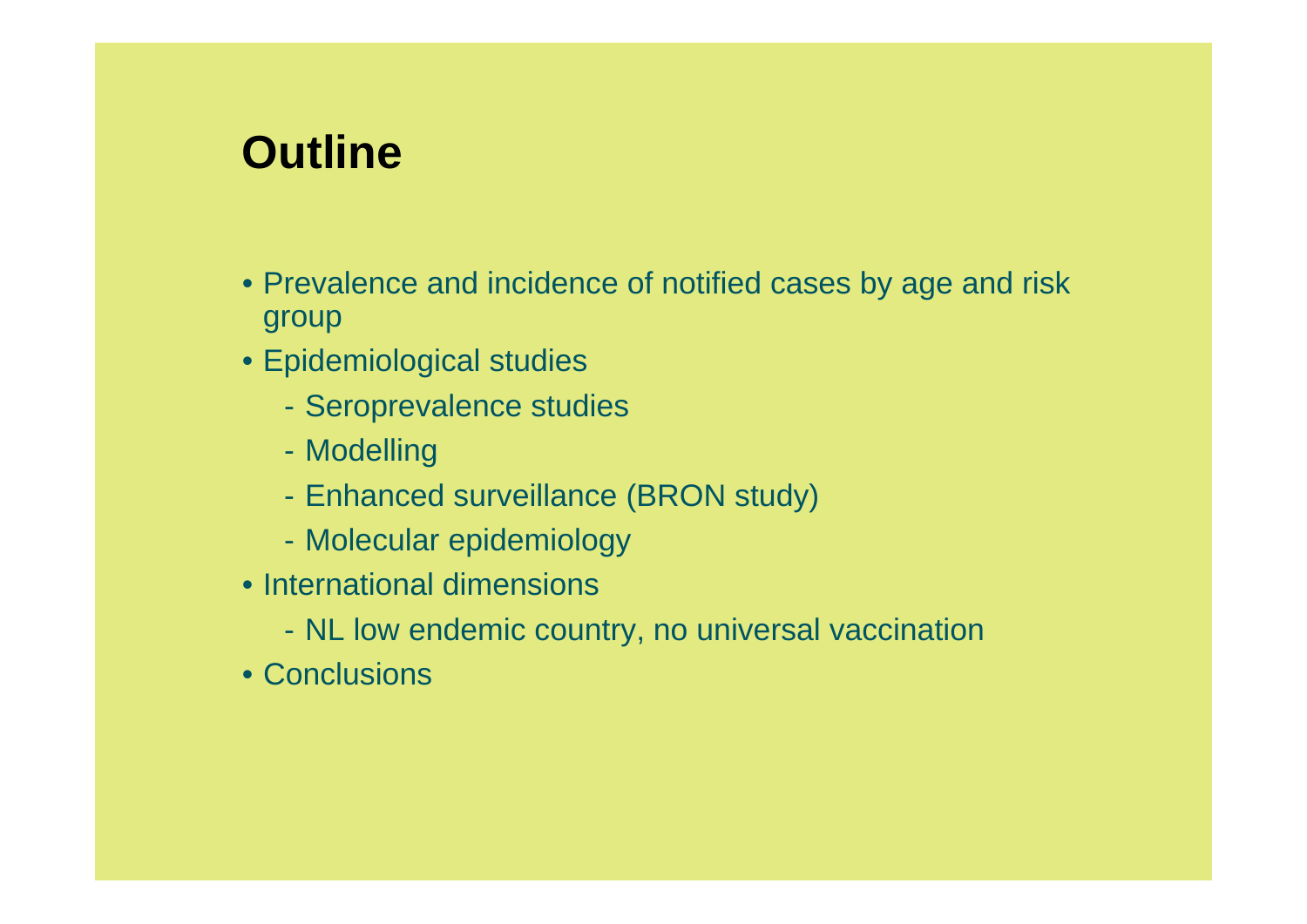#### **Incidence of notified cases of acute and chronic HBV infection (1976-2007)**



Source: Osiris notification system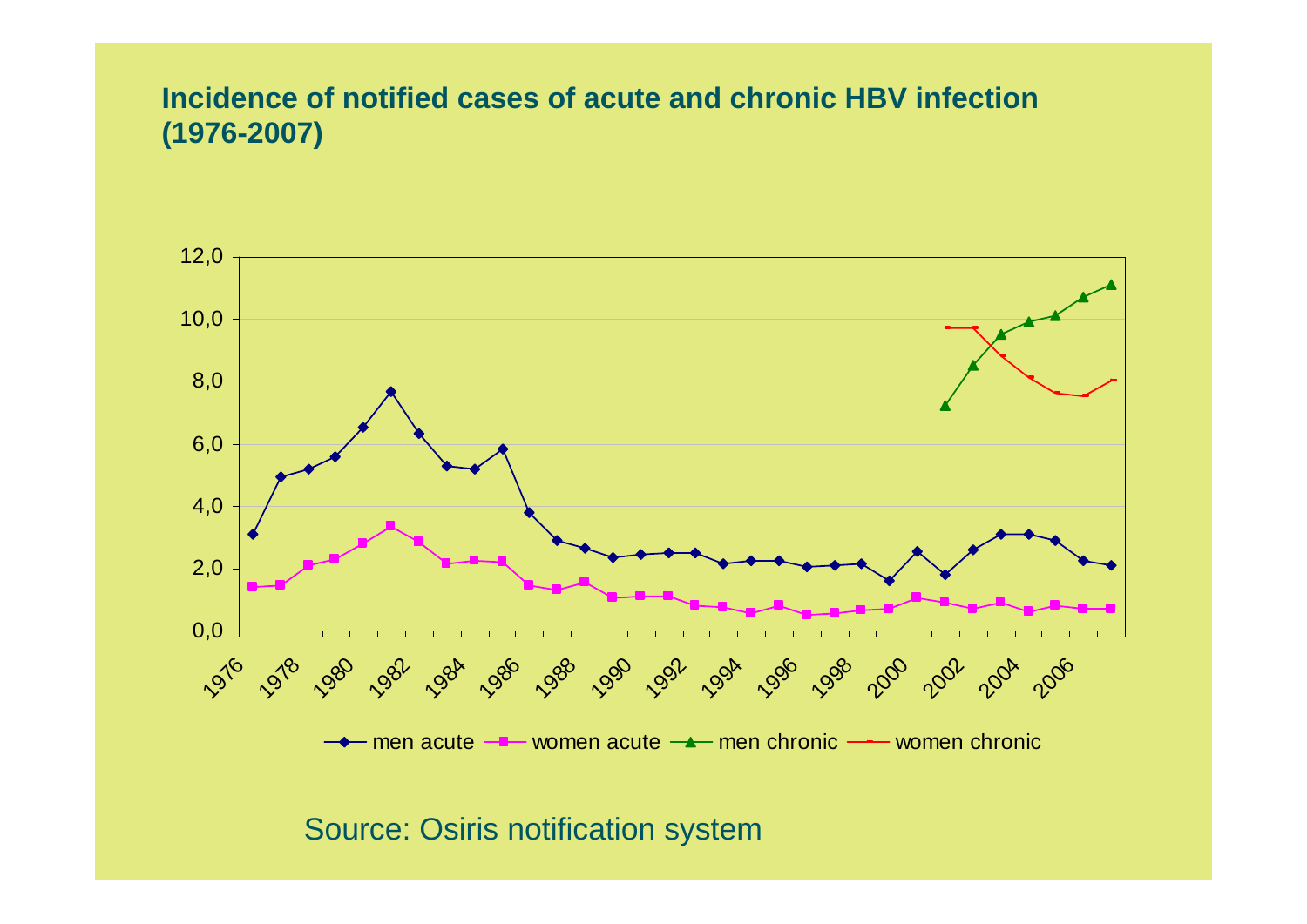### **Age distribution of notified cases**

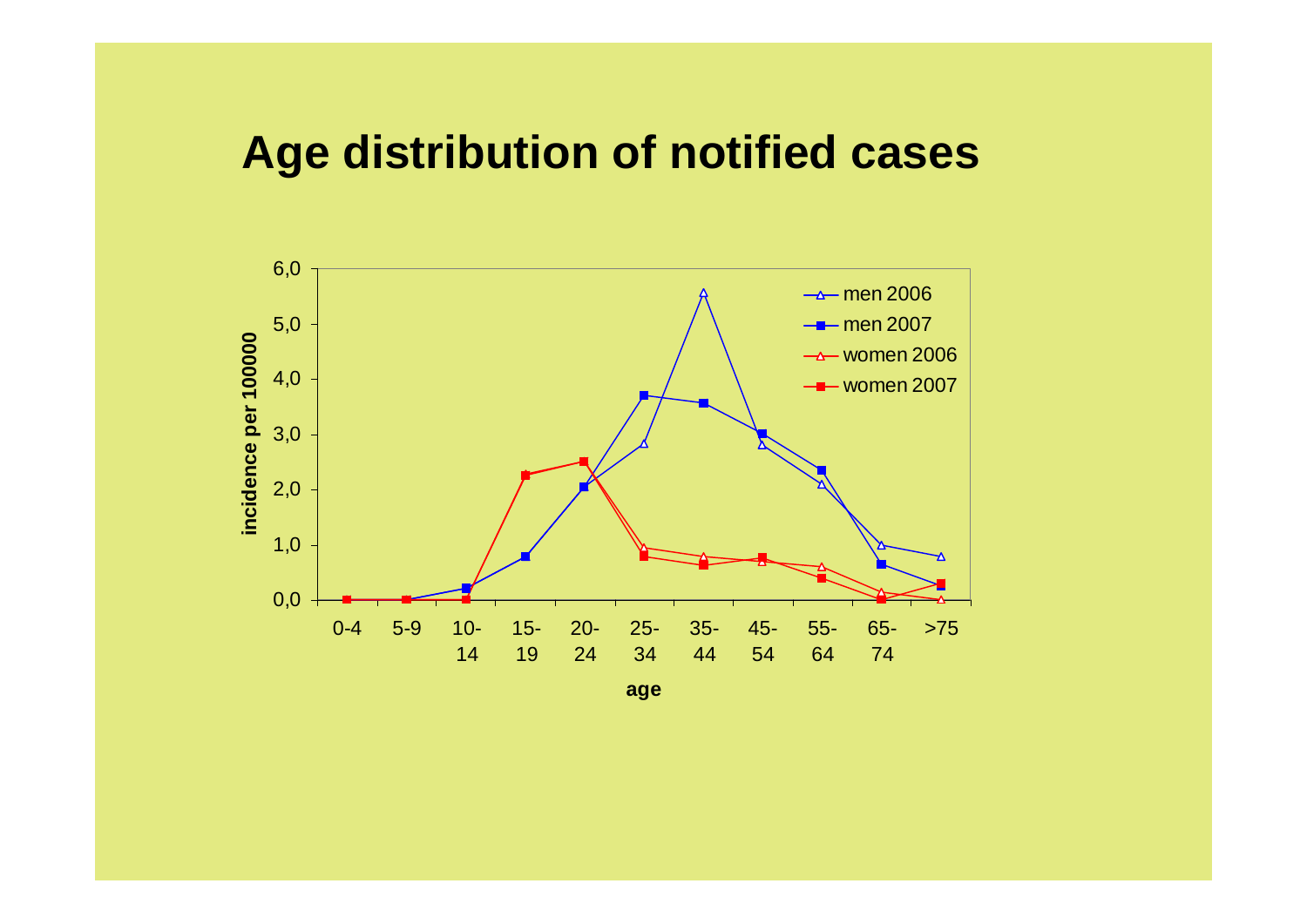## **Geographical distribution**



### Koedijk et al Inf Bull 2007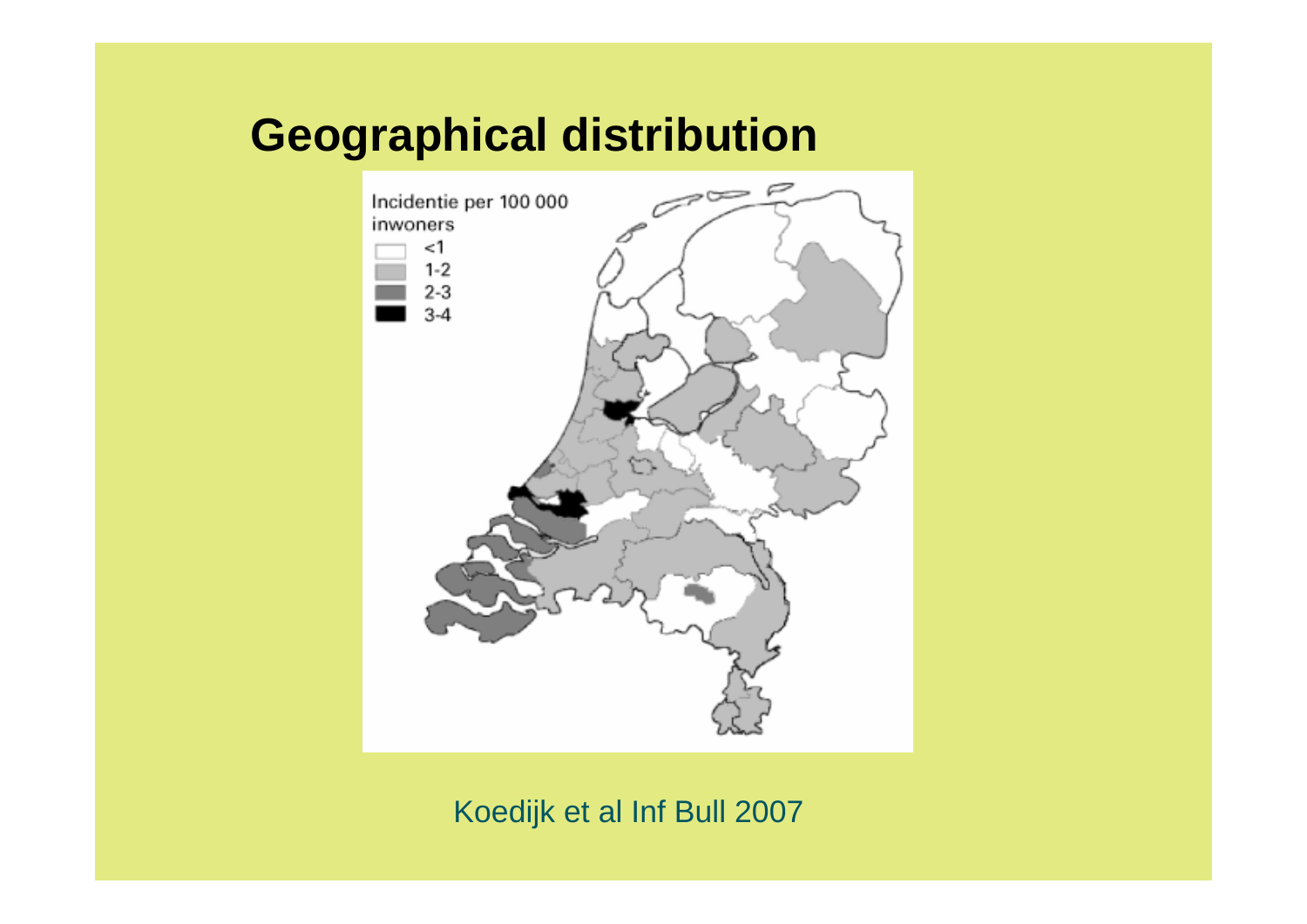#### **Numbers of notified cases of HBV infection 2003-2007**



Acute ■ Chronic ■ Unknown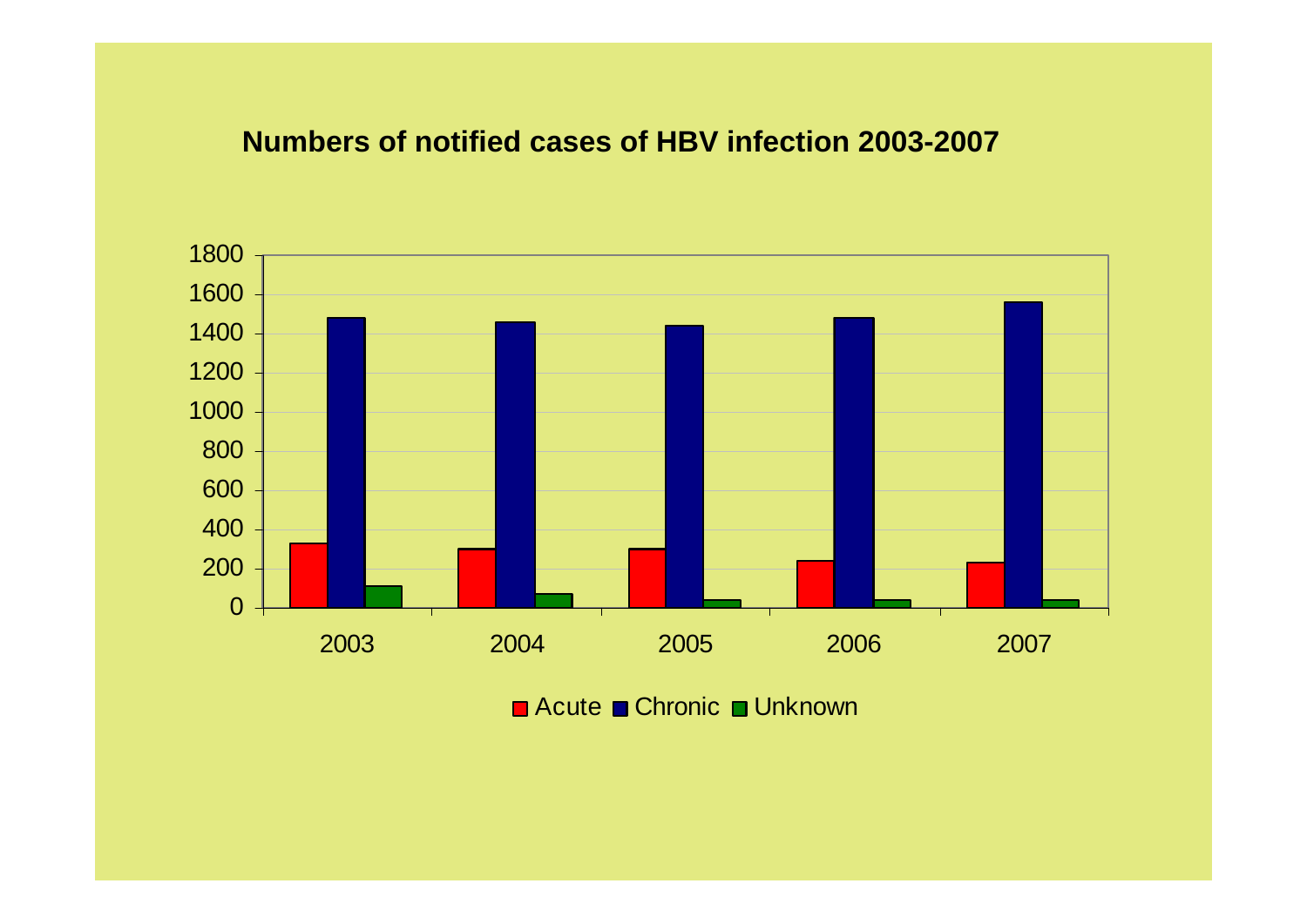#### **Acute HBV infections by risk group**



**2007**: sexual contact 65%, IDU 0,9%, needle stick injuries 1%, other 10%, unknown 23% 19% first generation migrants, 17% infected abroad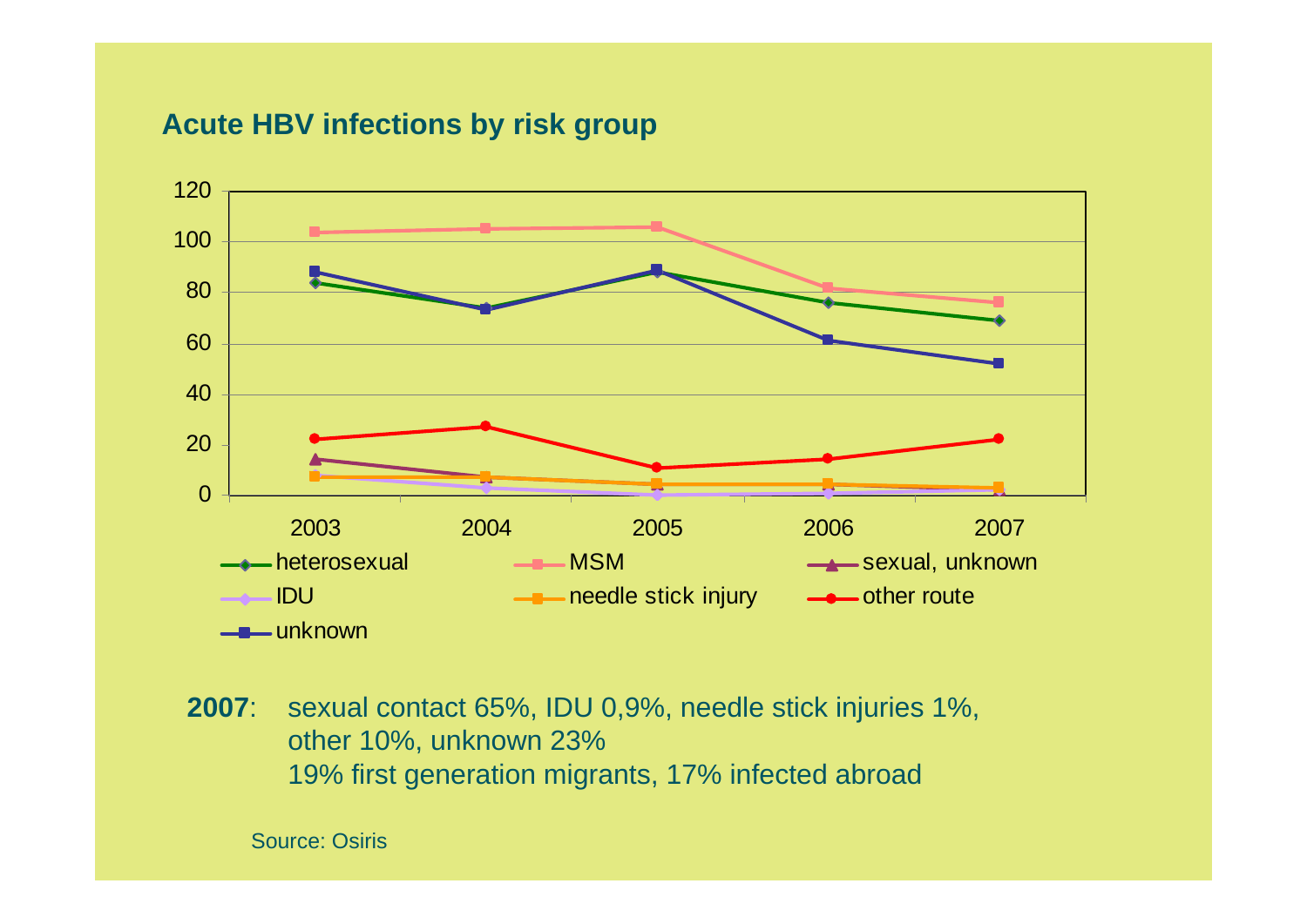### **Acute HBV infections by risk group**



**2007**: sexual contact 65%, IDU 0,9%, needle stick injuries 1%, other 10%, unknown 23% 19% first generation migrants, 17% infected abroad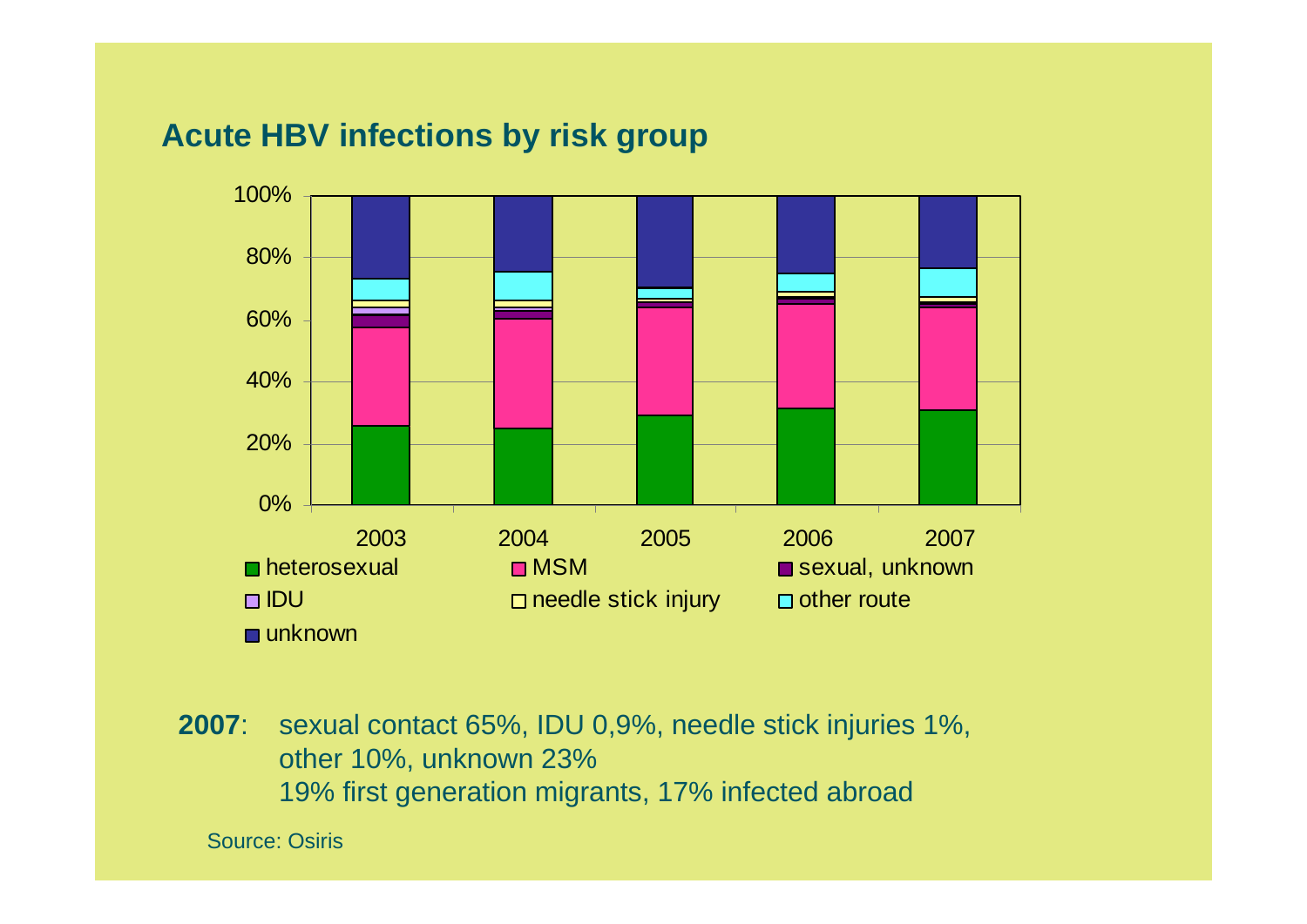#### **Chronic HBV infections by risk group**



**2007**: sexual 7%, IDU 0,6%, needle stick injury 0,6%, vertical 54%, other route 8%, unknown 29% 78% first generation migrants, 73% infected abroad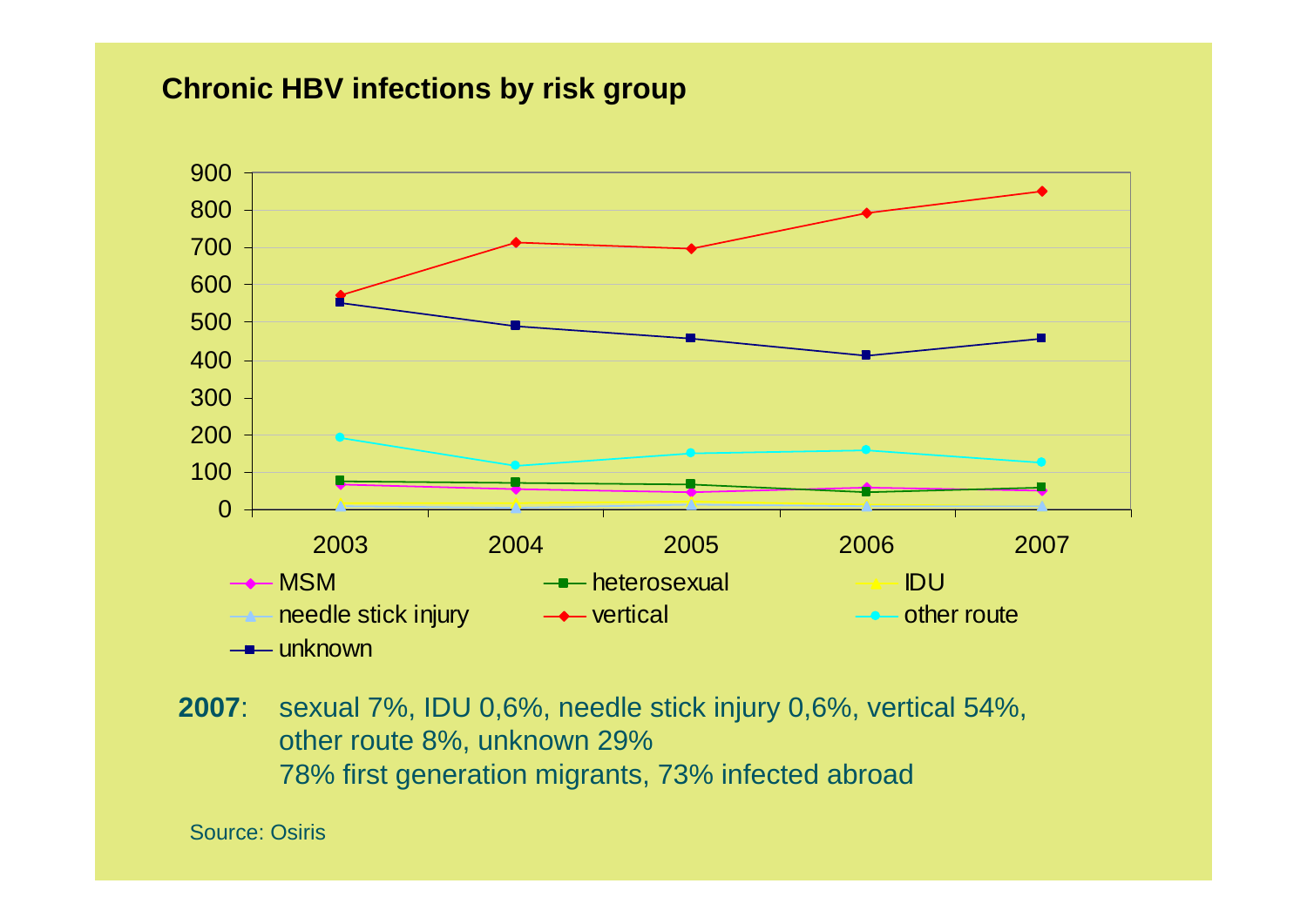### **Chronic HBV infections by risk group**



heterosexual □ MSM □ IDU □ needle stick injury □ vertical □ other route ■ unknown

**2007**: sexual 7%, IDU 0,6%, needle stick injury 0,6%, vertical 54%, other route 8%, unknown 29% 78% first generation migrants, 73% infected abroad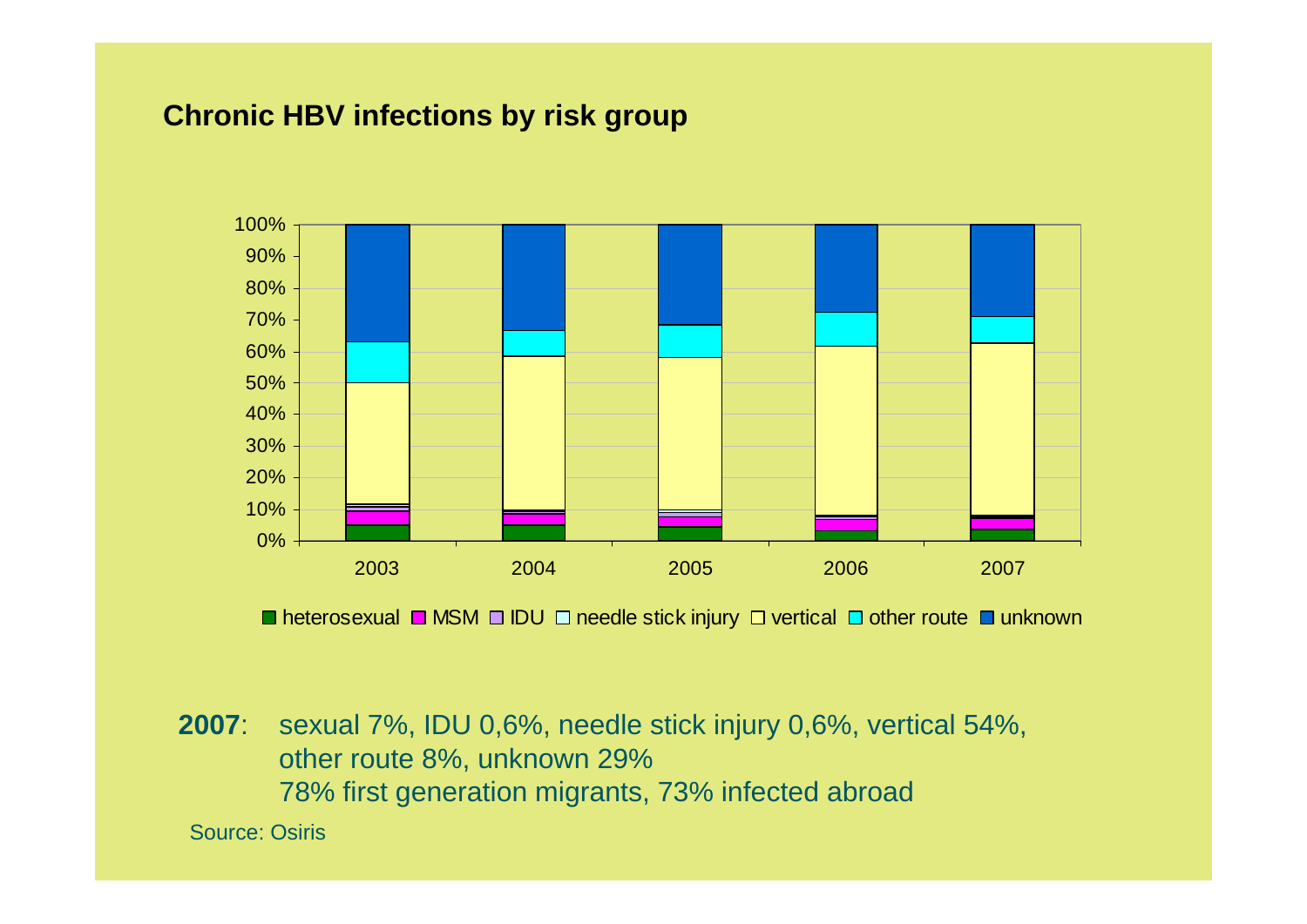# **Fraction clinical infections**

| Age       | <b>Numbers</b><br><i><b>infected</b></i> | <b>Fraction clinical</b><br>infections (%) |
|-----------|------------------------------------------|--------------------------------------------|
| $0 - 4$   | 21                                       | 9.5                                        |
| $5-9$     | 61                                       | 9.8                                        |
| $10 - 19$ | 58                                       | 10.3                                       |
| $20 - 29$ | 22                                       | 13.6                                       |
| $\geq 30$ | 27                                       | 33.3                                       |

### McMahon et al. JID 1985

75% of symptomatic cases reported in England (Ramsay et al. Vaccine 1998)

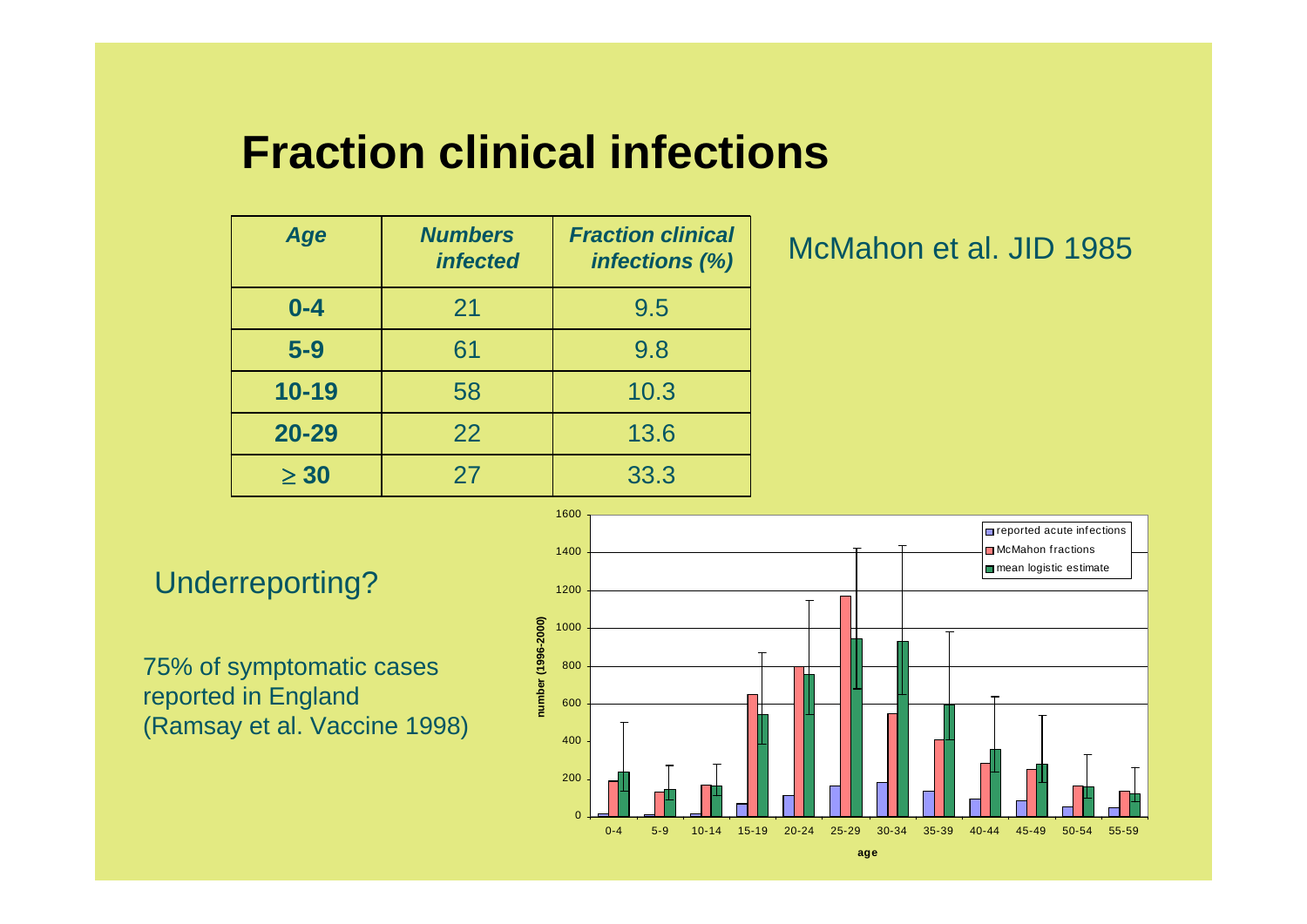### **Seroprevalence study in representative population sample, PIENTER study 1995**



Van Marrewijk et al 1999

 $→$  **HBsAg+**  $→$  **antiHBc+** 

Overall prevalence: 0.2% HBsAg+ and 2.1% antiHBc+

New seroprevalence study with oversampling of migrant populations conducted in 2007, results to come soon.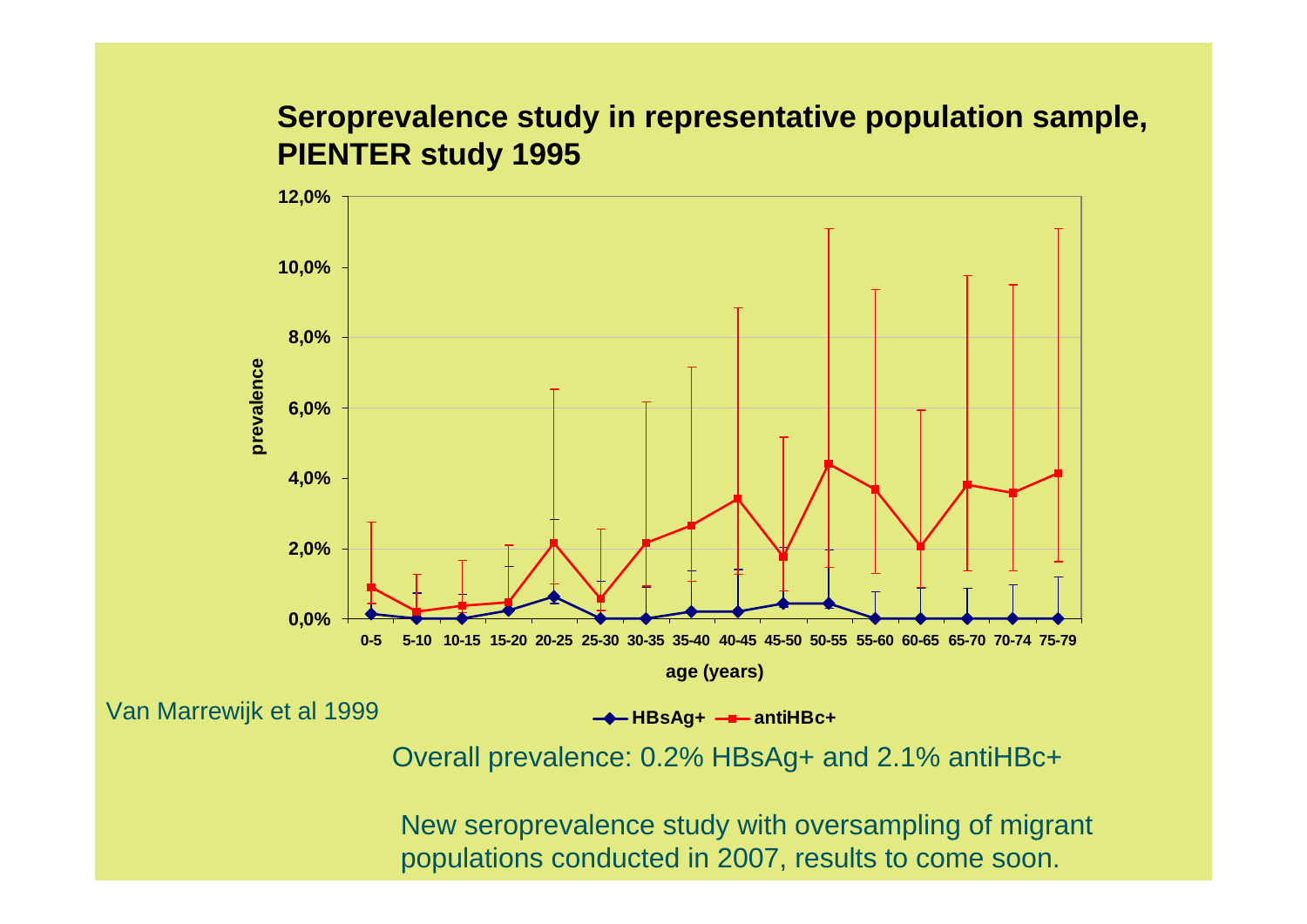## **Insights from mathematical modelling**

- Development of dynamic transmission model with
	- stratified by age and sexual activity
	- sexual, vertical, and horizontal transmission
	- hetero- and MSM populations
	- Age dependent probability of becoming chronic carrier
- Model used to assess effects of vaccination
- Analysis of basic reproduction number and transmission dynamics in risk groups

Williams et al. Epidemiol Infect 1996; Kretzschmar et al Epidemiol Infect 2002; Kretzschmar & de Wit Lancet Inf Dis 2008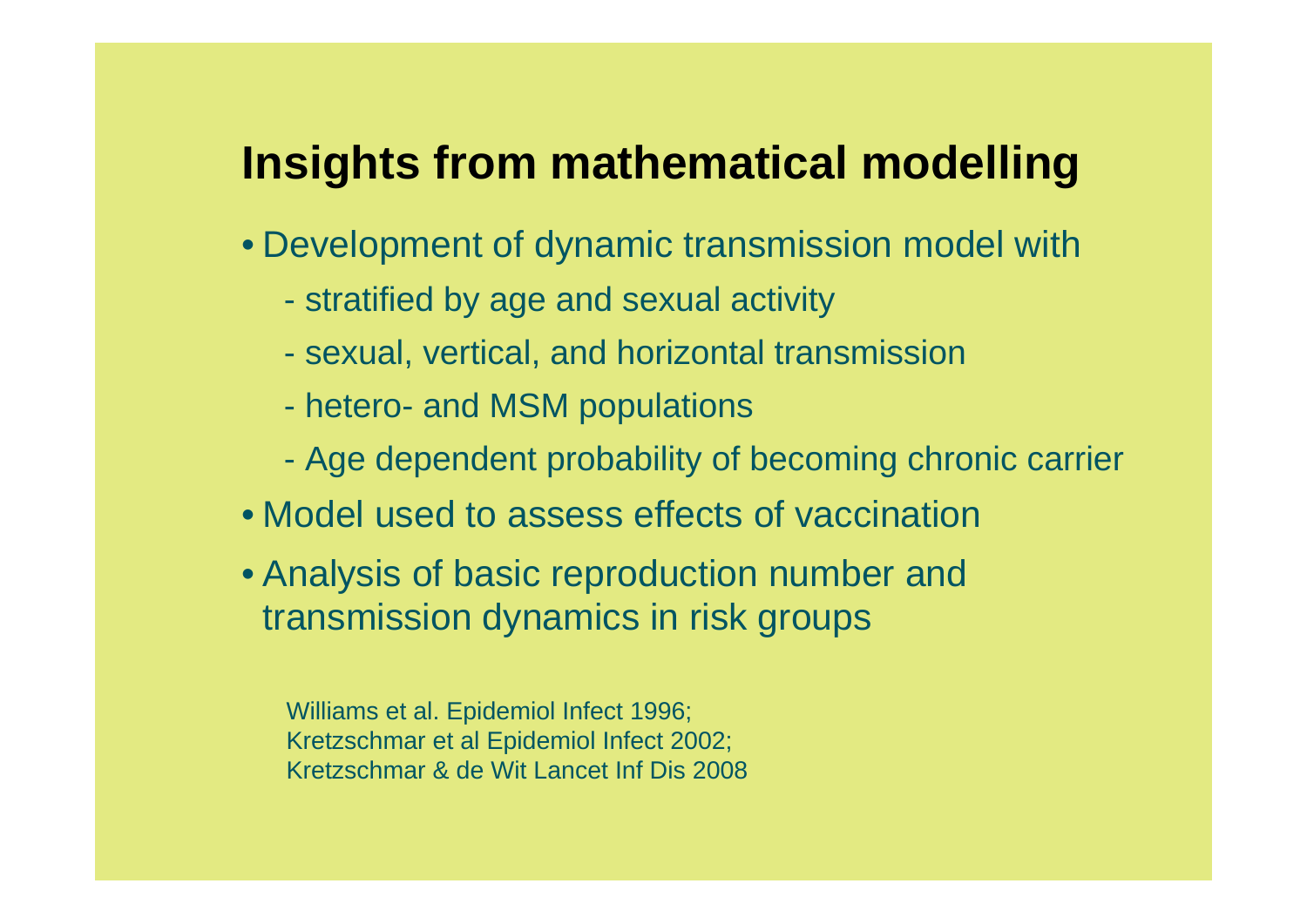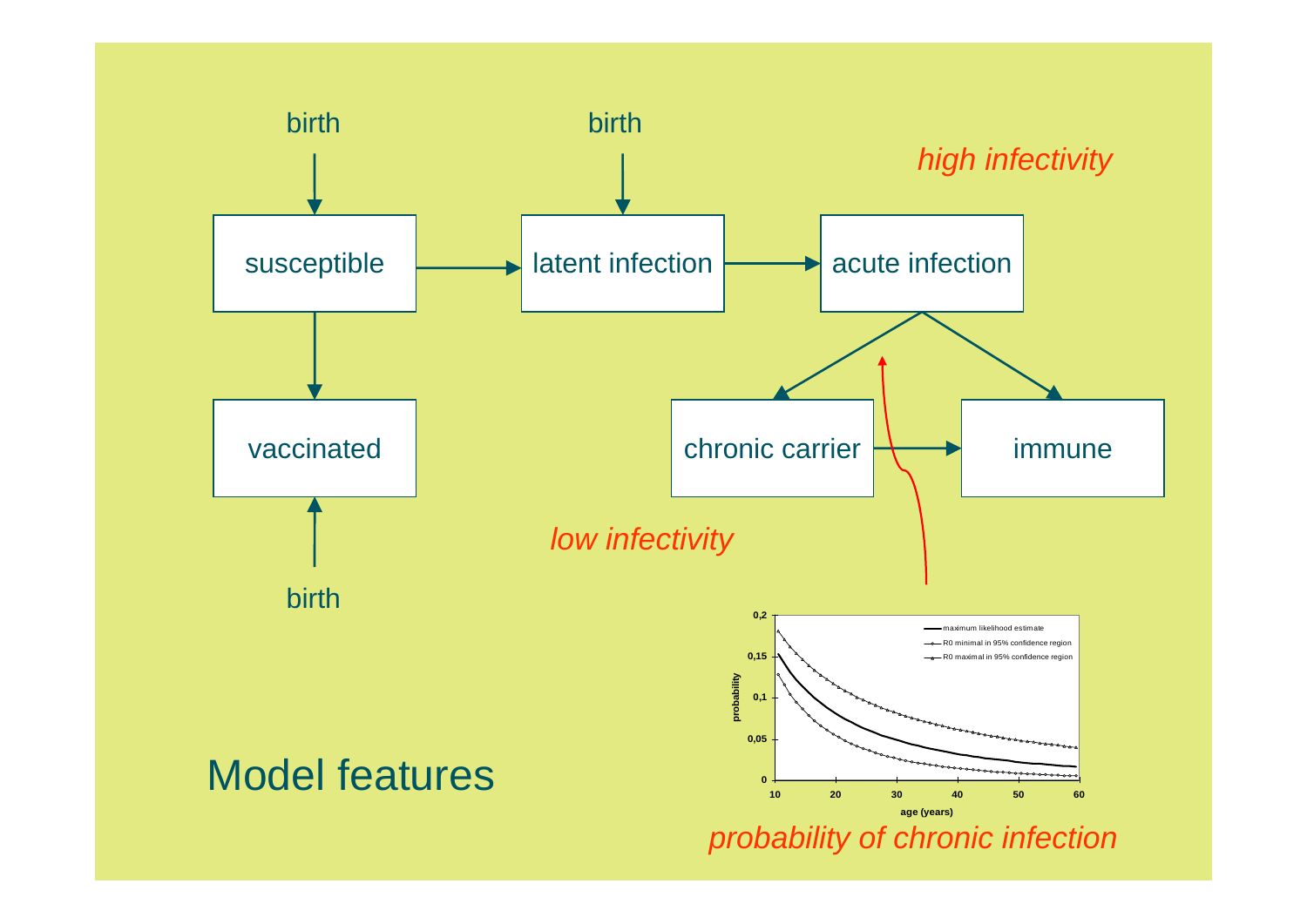### **Estimates for R<sub>0</sub> for the heterosexual population**

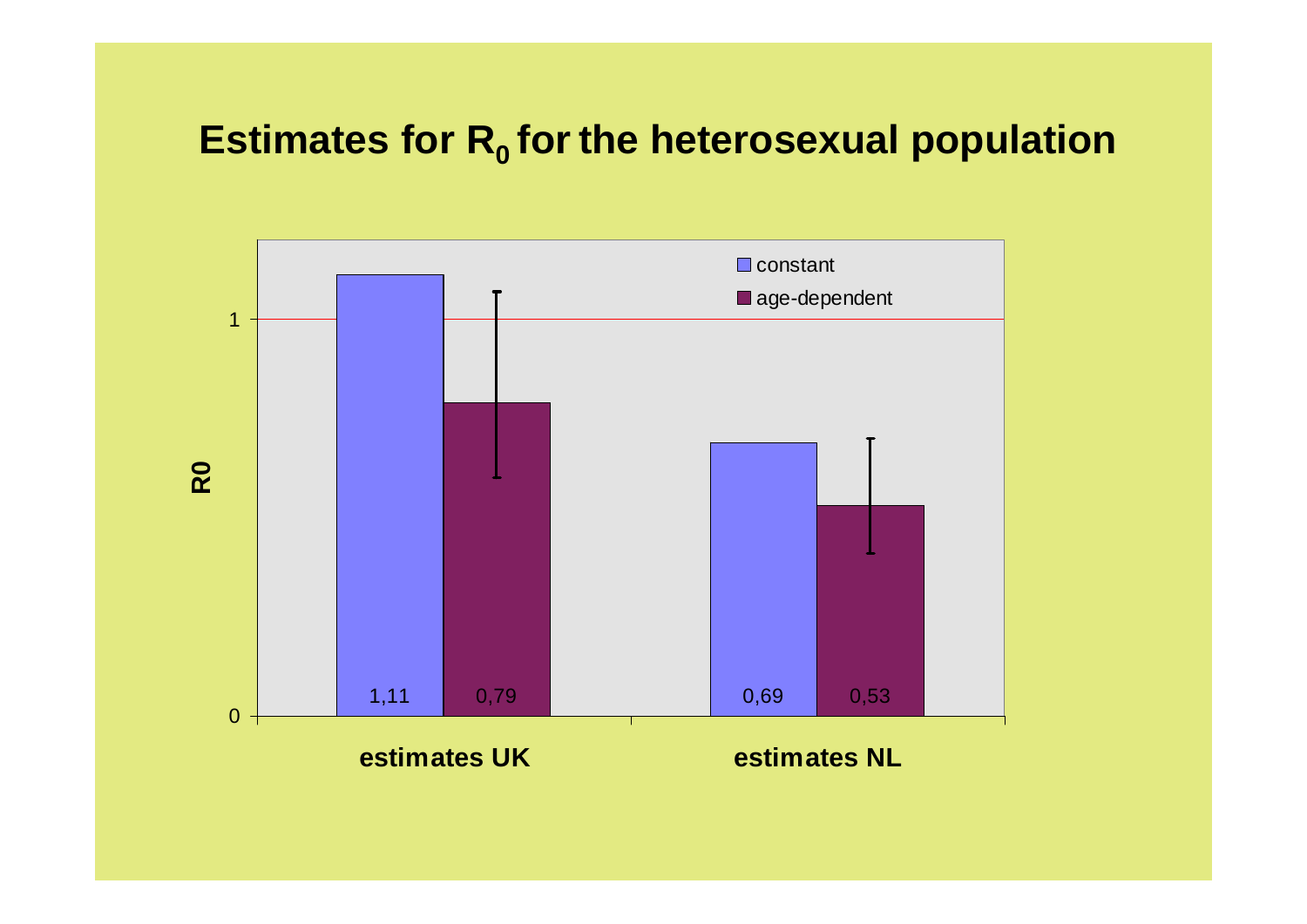# **Implications for epidemiology?**

- Homosexual men  $R_0 > 1$ :
	- Infection persists;
	- Import of infected persons has small impact.
- Heterosexual population  $R_0$ <1:
	- short transmission chains;
	- Import von infected persons determines prevalence.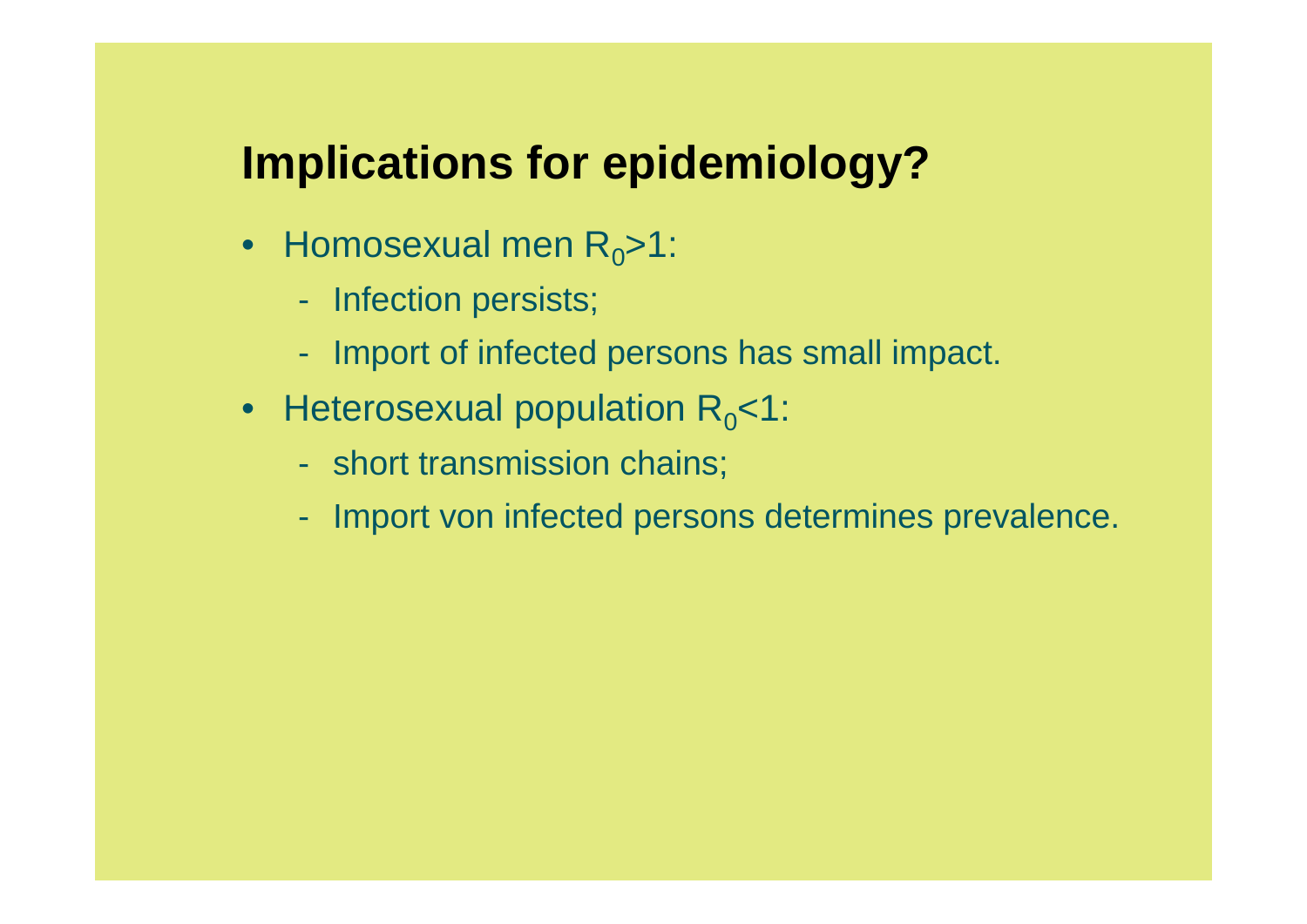### **Molecular epidemiology**

Origin of hepatitis B virus in Dutch blood donors

No indigenous heterosexual strain

Koppelman & Zaaijer J Med Virol 2004

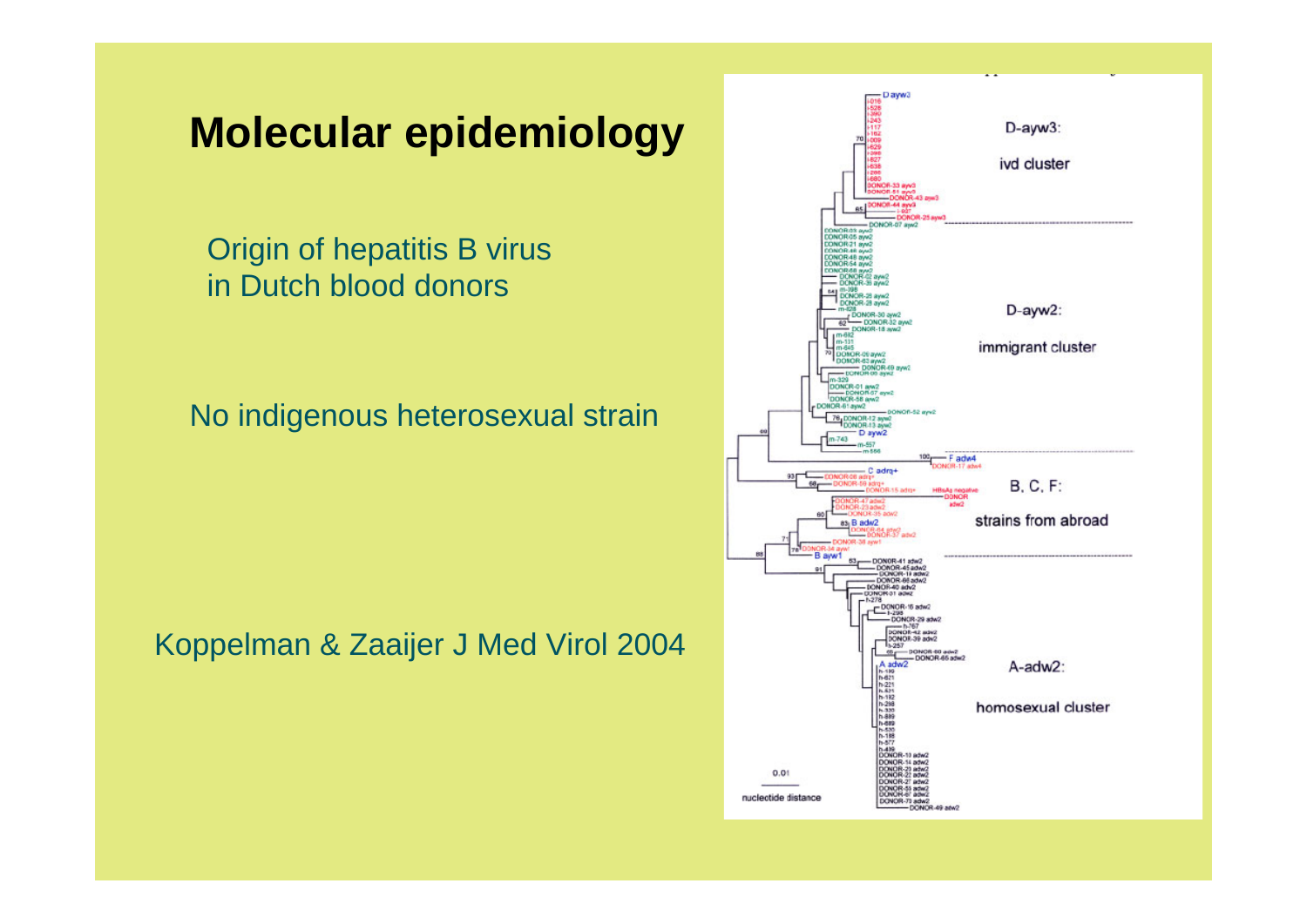### IDU cluster has disappeared Effect of vaccination?



#### van Houdt et al Vaccine 2007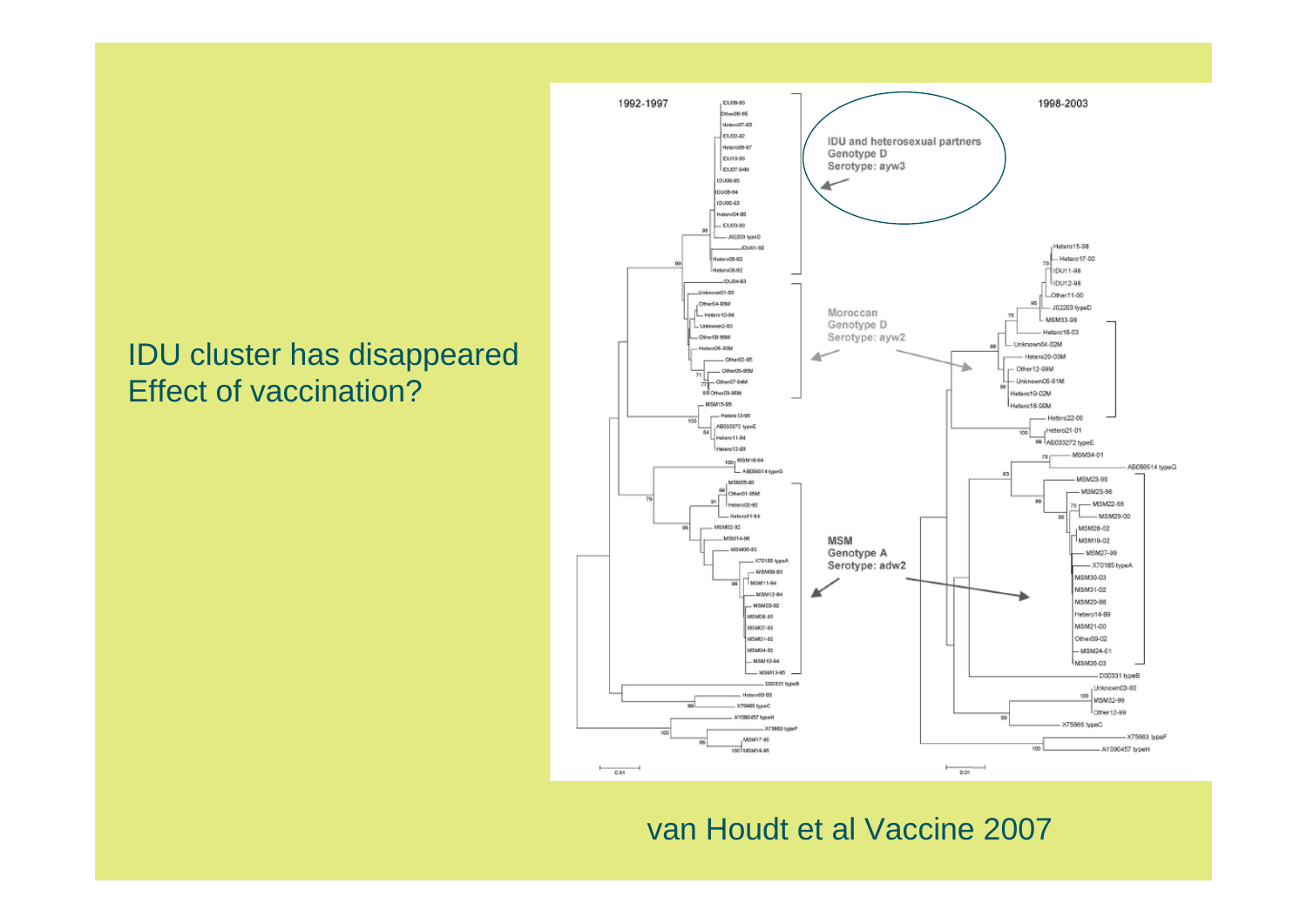# **Surveillance**

- Enhanced surveillance of acute hepatitis B 1999/2000 (Veldhuijzen et al. 2005)
	- 18.8% of male, 34.3% of female patients are of non-Dutch ethnicity
	- Non-Dutch ethnicity of source: hetero men 65%, women 57%, MSM 30%
- Surveillance of chronic hepatitis B 2001-2003: 54%-76% of patients born in high or medium endemic countries (Koedijk et al. 2005)
- Chronic carriers with Dutch ethnicity mostly infected sexually, chronic carriers with non-Dutch ethnicity mostly infected perinatally (Toy et al 2008)
- Prevalence estimate based on analysis of literature data: population prevalence is between 0.36% and 0.55% (Marschall et al 2008)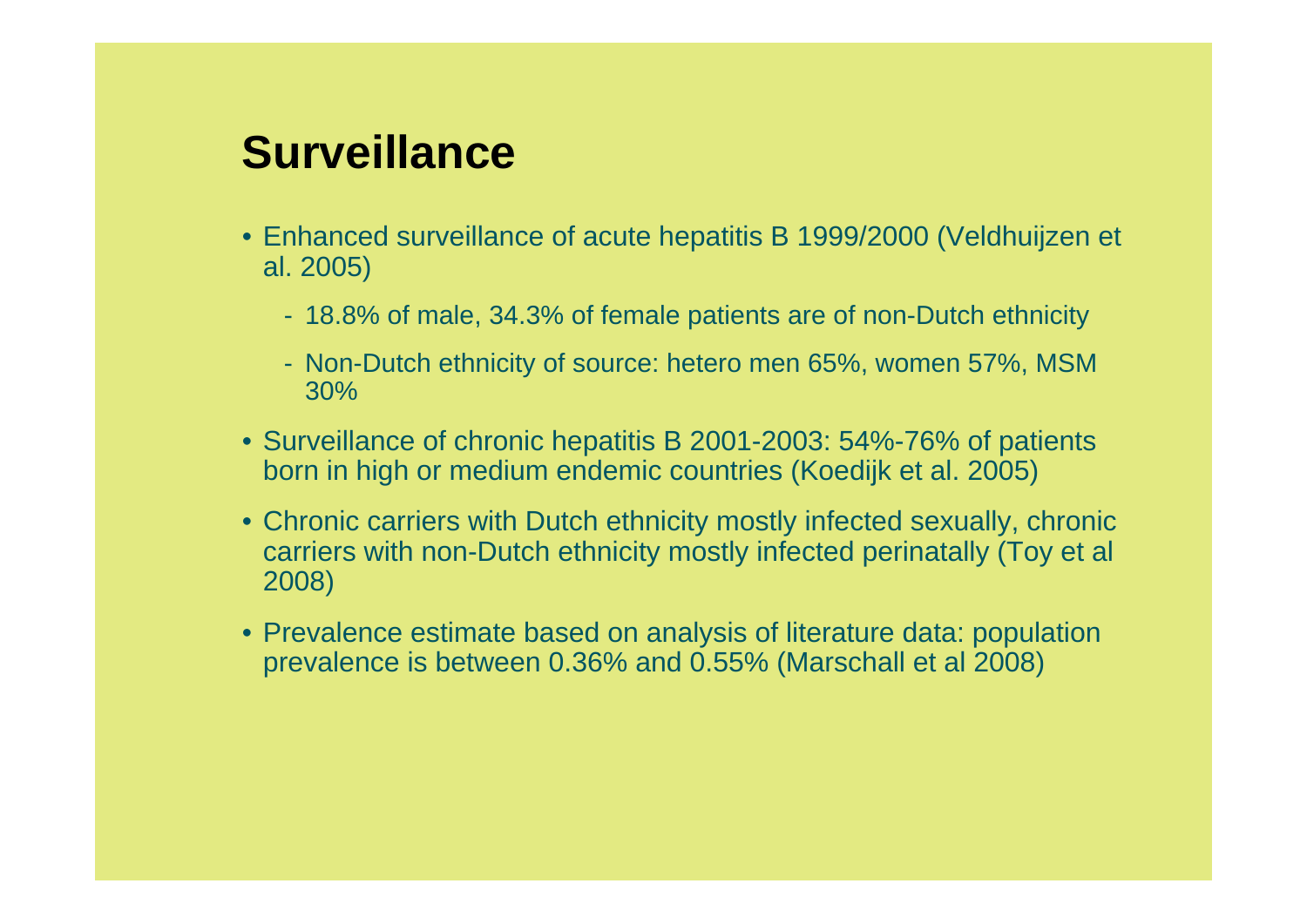### **Global immunization coverage will impact on epidemiology of low endemic countries**

Global Immunization 1989-2007, 3rd dose of Hepatitis B coverage in infants global coverage at 65% in 2007



Source: WHO/UNICEF coverage estimates 1980-2007, August 2008, 193 WHO Member States. Date of slide: 21 August 2008

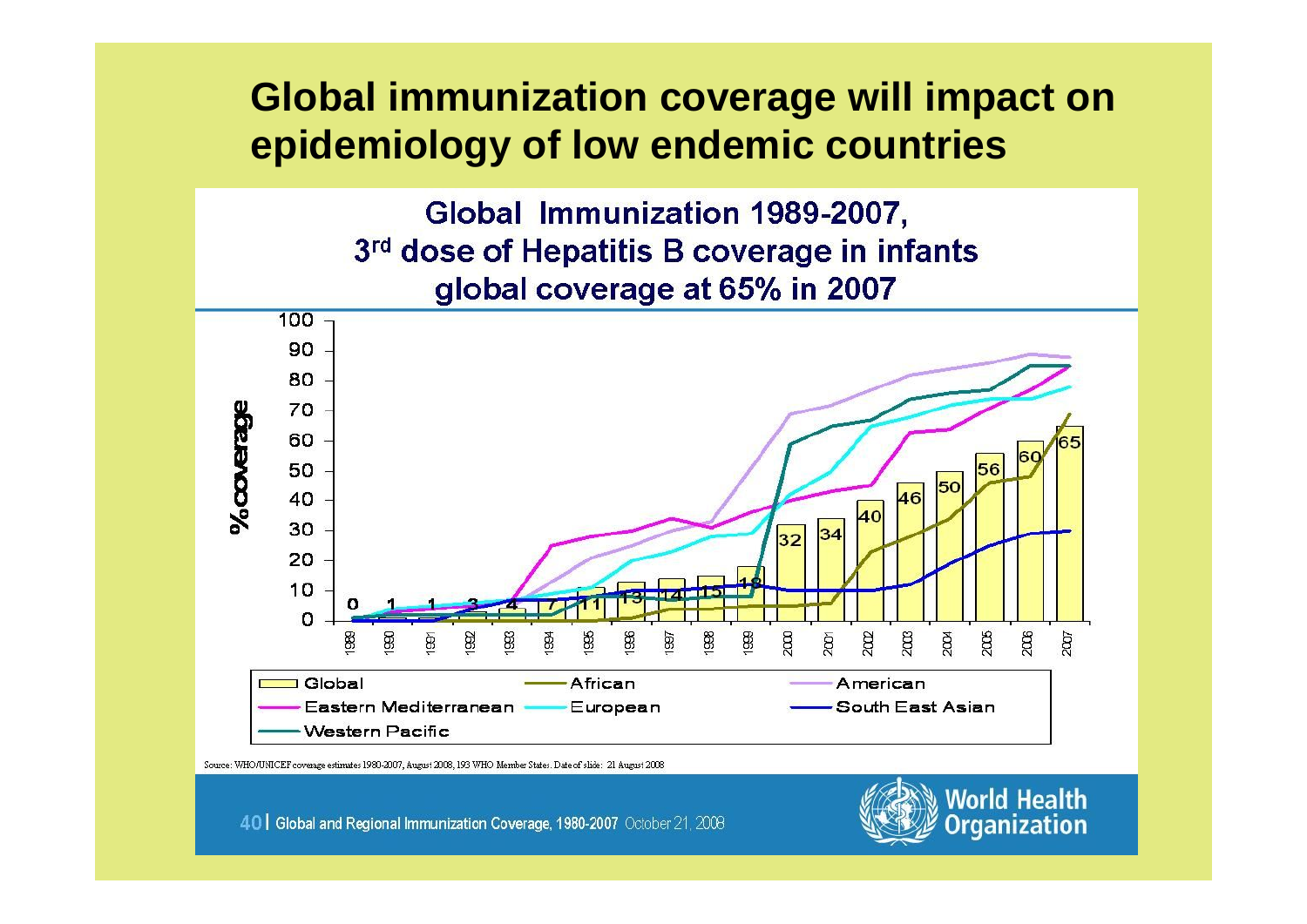# **Conclusions**

- Netherlands is a low endemic country
- Incidence of acute infections in MSM and other high risk groups
- Persistent circulation of virus in MSM but not in general heterosexual population
- Prevalence of chronic infections strongly determined by migration from high and medium endemic areas
- Epidemiology of HBV in the Netherlands will change with increasing global vaccination coverage
- Targetted screening required to increase treatment uptake of persons with chronic infection